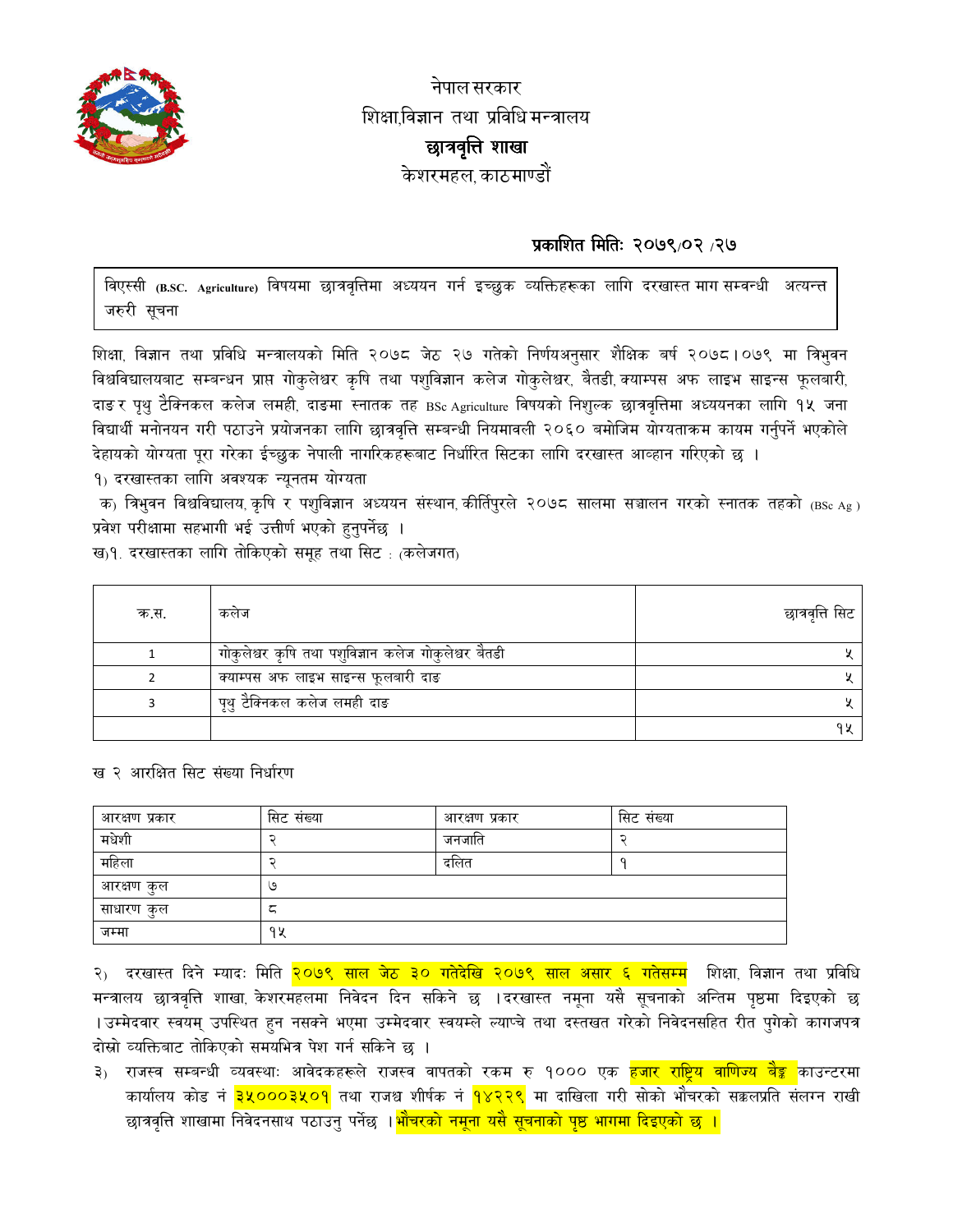#### ४) दरखास्त साथ संलग्न गर्नुपर्ने कागजातहरू

- ❖ पूर्ण रूपमा भरिएको आवेदन फाराम
- ❖ राजस्व बुझाएको भौचर
- ❖ नागरिकताको प्रमाण पत्र
- ❖ त्रिभुवन विश्वविद्यालय,कृषि र पशुविज्ञान अध्ययन संस्थान,कीर्तिपुरले २०७८ सालमा सञ्चालन गरेको प्रवेश परीक्षाको रोल नम्बर Rank / Merit, विषय,
- $\bullet$  SEE १० + २ वा प्रमाणपत्र तह वा सो सरह उत्तीर्ण गरेको शैक्षिक योग्यताको  $_{\text{Transcript}},$
- शैक्षिक योग्यता हासिल गरेको बोर्ड नेपाल बाहिरको भए सबै वा कुनै तहको सम्बन्धित बोर्डबाट जारी गरिएको transcript को पाठ्यक्रम विकास केन्द्रबाट प्रदान गरिएको समकक्षता प्रमाणपत्रको प्रतिलिपि संलग्न गर्नुपर्ने छ ।
- ❖ नागरिकता र शैक्षिक योग्यताको प्रमाण पत्रमा नाम थर जन्ममिति फरक भएमा एउटै व्यक्ति भएको सम्बन्धित जिल्ला प्रशासन कार्यालयको सिफारिस पत्रको प्रतिलिपि

#### ख Community School Group सामुदायिक विद्यालय तर्फको आरक्षण समूह

विपन्नताको सिफारिस, सरकारी विद्यालय सम्बन्धी सिफारिस र आरक्षित समूह सम्बन्धी प्रमाण समेत ३ वटै प्रमाण पेश गर्नसक्ने उम्मेदवारहरू मात्र सामुदायिक विद्यालय समूहमा पर्ने हुनाले यस्ता समूहमा दरखास्त दिन इच्छुक उम्मेदवारले यी तीनै कागजात दरखास्त साथ संलग्न गर्नपर्ने छ । साधारण समहका लागि तोकिएका कागजातका साथै निम्न कागजात समेतको प्रतिलिपि संलग्न गर्नुपर्नेछ ।

- 9) SLC/SEE उत्तीर्ण गरेको विद्यालय सामुदायिक सरकारी हो भनी सम्बन्धित स्थानीय निकायले वा शिक्षा समन्वय इकाइले प्रदान गरेको सिफारिस पत्र
- २) सम्बन्धित गाउँपालिका वा नगरपालिकाले विपन्नताको कारण खुलाइ छात्रवृत्ति सम्बन्धी नियमवली,२०६० को अनुसूची १ अनुरुपको ढाँचामा मिति <mark>२०७९ साल जेठ ३० गते देखि दरखास्त फाराम भर्ने अन्तिम मिति २०७९ </mark>असार ६ गतेसम्ममा जारी गरेको विपन्नताको सिफारिस पत्र (नमुना यसैसाथ संलग्न छ)।
- ३) आफू सम्बन्धित समुदायको व्यक्ति भएको प्रमाणित हुने गरी निम्न निकायबाट प्रदान गरेको सिफारिश पत्र ।
	- जनजातिको सिफारिस : आदिवासी जनजाति उत्थान राष्टिय प्रतिष्ठानबाट वा सम्बन्धित जिल्ला प्रशासन कार्यालय वा सम्बन्धित स्थानीय निकायबाट
	- मधेशीको सिफारिसः जिल्ला प्रशासन कार्यालय वा सम्बन्धित स्थानीय निकायबाट
	- दलितको सिफारिसः जिल्ला प्रशासन कार्यालय वा सम्बन्धित स्थानीय निकायबाट वा सम्बन्धित आधिकारिक निकायबाट जारी भएको परिचय पत्र
	- सामुदायिक विद्यालयको महिला समूहका लागि माथि उल्लेखित नं १ र २ को कागजात आवश्यक पर्ने छ । दरखास्तमा समूहमा चिह्न नदिएमा स्वतः साधारण समुहको लागि दिइएको बुझिने छ ।

ग) Other School Group अन्यविद्यालय तर्फको आरक्षण समूह

यस समूहमा दरखास्त पेस गर्ने उम्मेदवारहरुले माथि <sub>general Group</sub> साधारण समूहका लागि तोकिएका कागजातका साथै आफू सम्बन्धित समुदायको व्यक्ति भएको प्रमाणित हुने गरी माथि बूँदा नं ३ मा तोकिएको निकायको सिफारिस पत्रको प्रतिलिपि दरखास्तसाथ संलग्न हुनुपर्ने छ ।यस समूहमा रहेकाले विपन्नताको प्रमाणपत्र बनाउन र बुझाउनु पर्ने छैन ।

५. योग्यताकमः

रितपूर्वक दरखास्त पेस गर्ने उम्मेदवारहरूले सम्बन्धित अध्ययन संस्थान वा संकायले सञ्चालन गरेको प्रवेश परीक्षामा प्राप्त गरेको प्राप्ताङ्क तथा <sub>Rank/Merit</sub> र आरक्षण सम्बन्धी कागज प्रमाण समेतको आधारमा नियमानुसार शिक्षा, विज्ञान तथा प्रविधि मन्त्रालयले साधारण तथा आरक्षण समूहको योग्यताक्रम कायम गर्ने छ ।

६. अन्य विद्यालय समूहले पाउने अवसरः आरक्षण गरिएको स्थानमा सामुदायिक विद्यालयबाट प्रवेशिका परीक्षा उत्तीर्ण गरी माथि उल्लेख गरिएका कागजात पेश गरेका उम्मेदवारहरूलाई पहिलो प्राथमिकता दिइने छ । सामुदायिक समूहमा कुनै पनि उम्मेदवार नभएको अवस्थामा मात्र नेपाल भित्रका अन्य विद्यालयबाट प्रवेशिका परीक्षा उत्तीर्ण गरेका सोही समुदायका व्यक्तिलाई आरक्षित स्थान प्रदान गरिने छ । सो पनि नभएको अवस्थामा छात्रवृत्ति सम्बन्धी नियमावलीबमोजिम सो आरक्षित सिट साधारण समूहमा रुपान्तरण गरी वितरण गरिने छ ।

पुनश्चः फारम भर्ने कममा कुनै समस्या भएमा मात्र शाखाको फोन नं ४४१८१६९ मा फोन गरी जानकारी लिन सकिने छ ।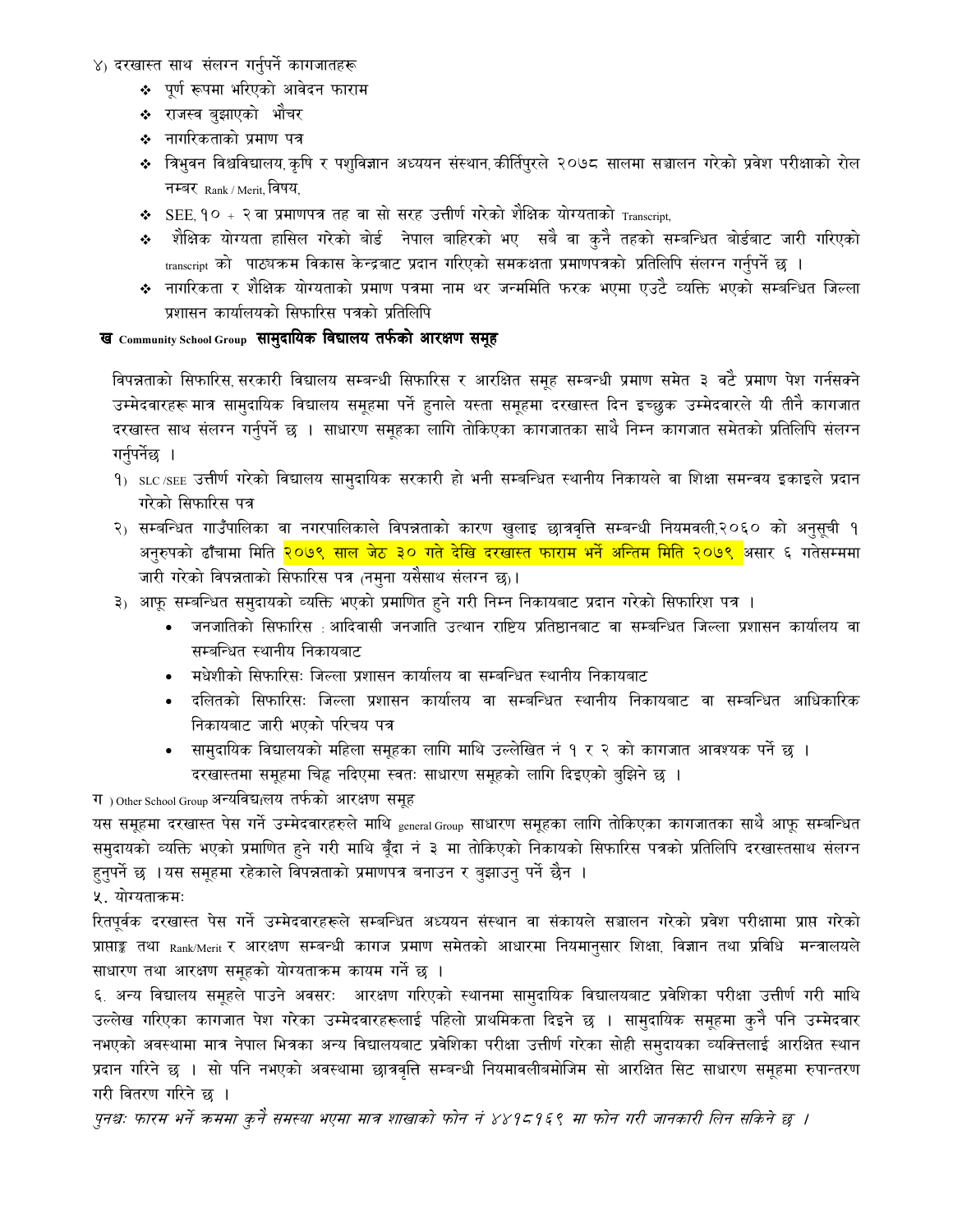बैङ्कभौचरको नमूना

| बैंकको छाप                           | अनुसूची २४<br>राष्ट्रिय वाणिज्य बैंक लि.<br>शाखा कार्यालय                                          |
|--------------------------------------|----------------------------------------------------------------------------------------------------|
|                                      | राजश्व दाखिला फाराम (Deposit Slip)                                                                 |
|                                      | दाखिला फाराम (Deposit Slip) नं. $\lceil \frac{11055513}{$<br>मिति                                  |
|                                      | राजश्व खाता रहेको बैंक शाखाः राष्ट्रिय वाणिज्य बैंक लि., केन्द्रीय कार्यालय                        |
| बैंक खाता नं.                        | $\circ$<br>900<br>$\circ$<br>$\circ$<br> 3 0<br> 0 0<br>$\circ$<br>$\circ$<br>9.                   |
| राजश्व संकलन भएको प्रदेश :           | जिल्ला                                                                                             |
|                                      | स्थानीय तह                                                                                         |
|                                      | (रोयल्टीको हकमा कुन प्रदेश र स्थानीय तहको प्राकृतिक स्रोत उपयोग वापतको हो अनिवार्य खुलाउनु पर्नेछ) |
|                                      | प्रयोजन: हाञ्चा प्राणम्                                                                            |
|                                      | कार्यालयको कोडः 220002209                                                                          |
|                                      | कार्यालयको नाम: त्रिहिरी. चित्रान तथा प्रतिर्दि मन्नालग                                            |
| राजश्व शिर्षक नं.: 9   $\mathcal{C}$ | 222                                                                                                |
|                                      | दाखिला भएको रकम रु. अंकमाः $ q 0 0$                                                                |
|                                      | अक्षरमाः एकदृष्मरि रुपय भाव -                                                                      |
|                                      | श्रीत कर कट्टी: ही होइन<br>आय वर्षः 2066/2069                                                      |
|                                      | ARTHE HERE                                                                                         |
|                                      | भुक्तानीको प्रकारः नगद ⁄ साधारण चेक ⁄ गुडुफर पेमेन्ट चेक ⁄ ड्राफ्ट ∕ विद्युतिय ट्रान्सफर ⁄ अन्य    |
| चेक/डाफ्ट नं.                        |                                                                                                    |
| जारी गर्ने बैंक र शाखाः              |                                                                                                    |
|                                      | वाखिला गर्ने फर्म/व्यक्तिको नाम: विष्ट्यार्था का मार्ग लगेट न                                      |
| ठेगाना / फोन नं. समेत                | auntlyt Gonn & intered are                                                                         |
| भ्याट / पान नं                       |                                                                                                    |
|                                      | बैंकले भर्ने:                                                                                      |
|                                      | कारोबार संकेत नं.                                                                                  |
| Paul 1977                            | दाखिला रकम                                                                                         |
|                                      | <b>मिति : </b>                                                                                     |
| रकम दाखिला गर्नेको सही               | प्रमाणित गर्नेको हस्ताक्षर                                                                         |

लेखि यसको एक प्रति जम्मा कर्तालाई दिई एक प्रति बैंकले आफ्नो प्रयोजनको लागि राख्नु पर्ने छ। यस राजश्व दाखिला फारमको<br>सट्टा www.rajaswa.fcgo.gov.np मा log in गरी भौचर भर्न सकिने छ।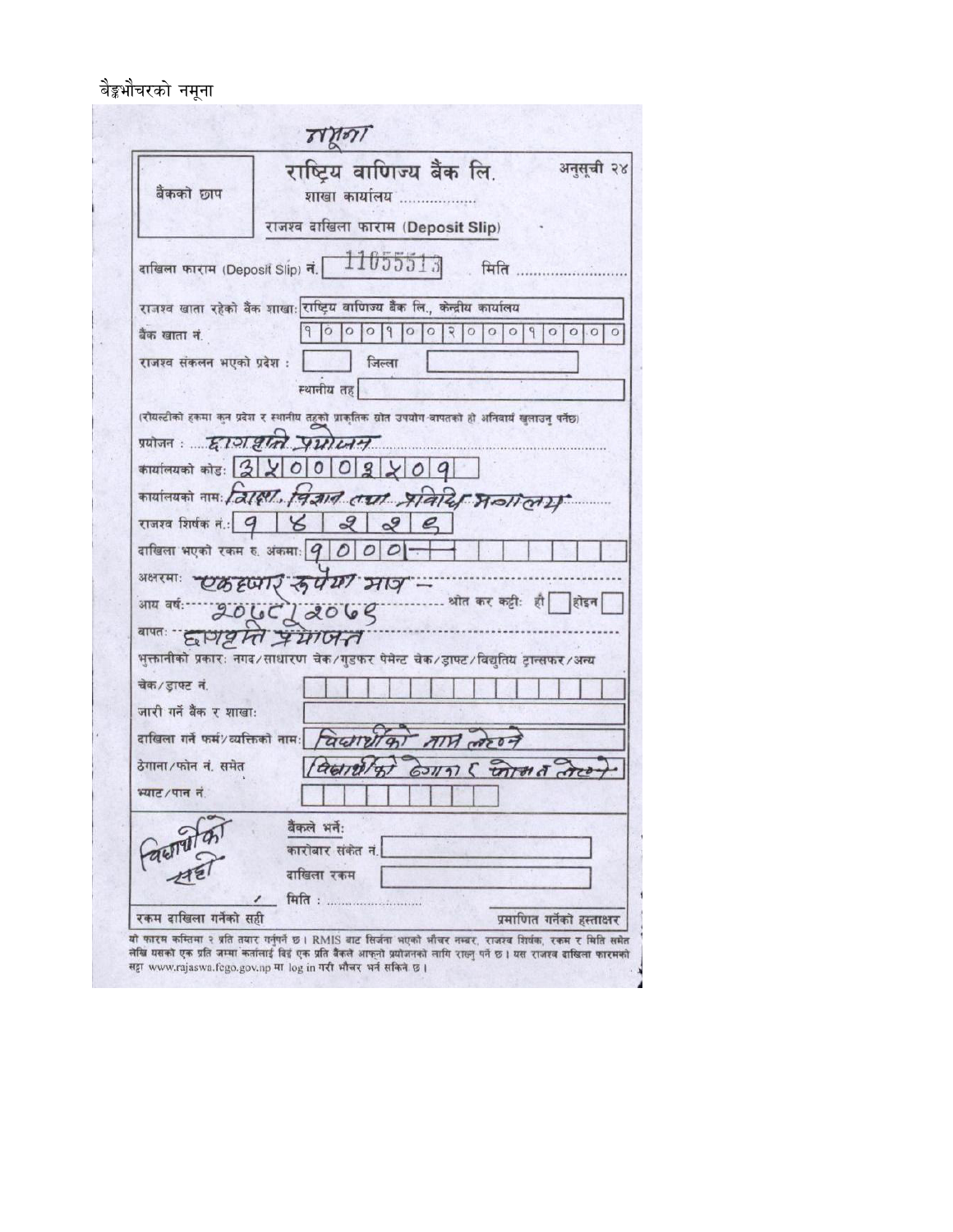(सम्बन्धित स्थानीय निकायको लेटरप्याडमा हुनुपर्ने)

विपन्नताको ढाँचा

अनुसूची-१ख. (नियम १३क. को )उपनियम (३) सँग सम्बन्धित)

श्री शिक्षा विज्ञान तथा प्रविधि मन्त्रालय केशरमहल, काठमाडौं

विषय - विपन्नको सिफारिस गरिएको ।

उपरोक्त सम्बन्धमा श्री ……………………… को नाति∕नातिनी श्री ……………………… .. को छोरा∕छोरी ………… जिल्ला ……………… गाउँपालका⊬न.पा. ⁄ उ.म.न.पा ⁄ म.न.पा. ………….वडा बस्ने वर्ष …… को श्री ∕ सुश्री ∕ श्रीमती …………………… मिति .......... देखि ........ सम्म .............. सामुदायिक विद्यालयमा अध्ययन गरी एस.एल.सी. उत्तीर्ण गरेका विद्यार्थी हुन् । निज स्थानमा उम्मेदवार हुन पाउने व्यवस्था गरिदिनु हुन सिफारिस गरिएको छ ।

> सिफारिस गर्नेको,-सहीः

> > नामः पद: कार्यालयः मितिः

कार्यालयको छापः